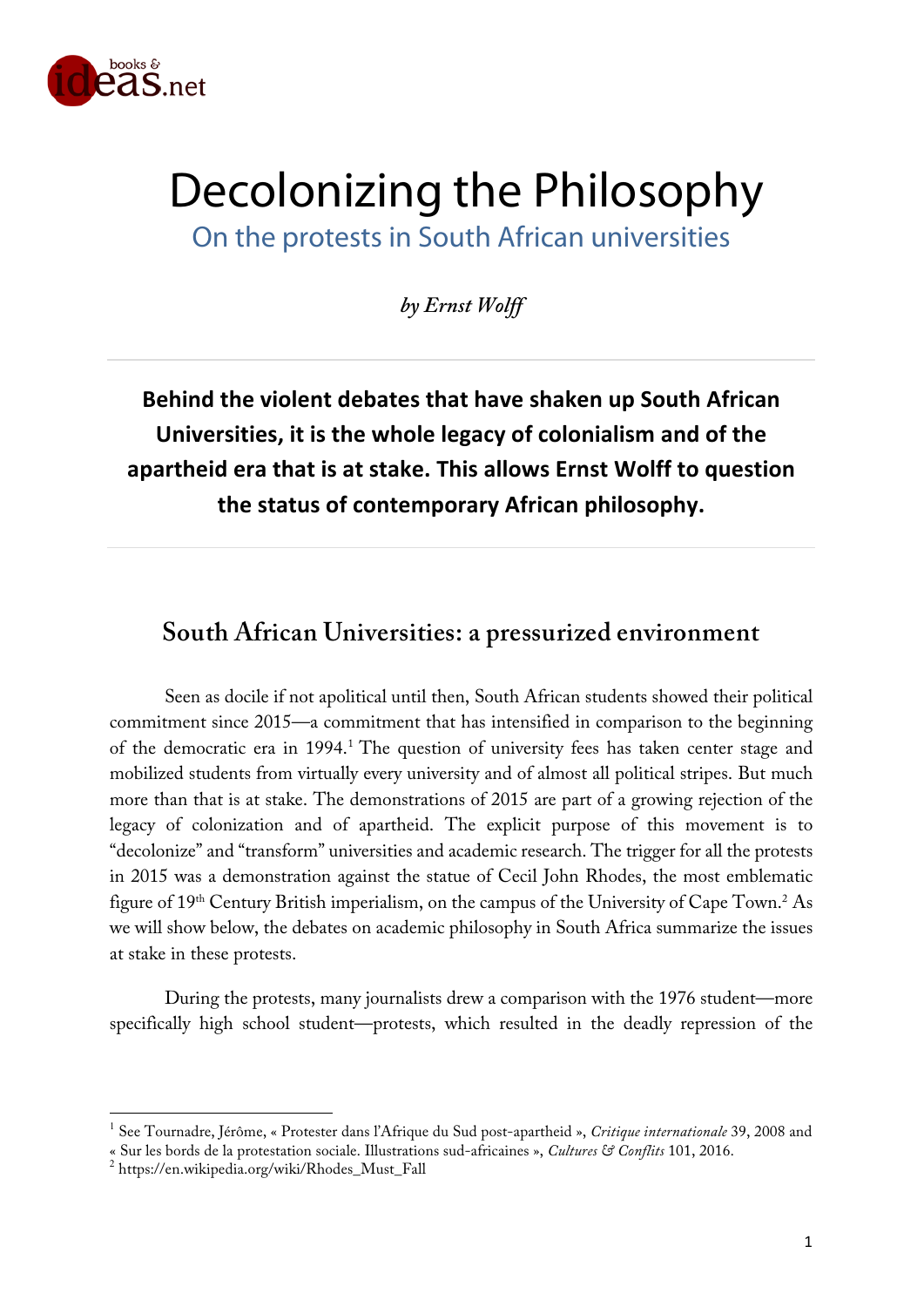uprising in Soweto in June 1976 $^3$ . The language used by the young generation today recalls the one used by their grandparents—that of the Black Consciousness movement.4 But the two movements are very different: the social and political context has changed, the protesters are university and not high school students; some of them are "whites"5 , the mobilization has grown thanks to social networks, etc.

# **The protesters' central claim**

In 2015, students demanded the abolition of tuition fees<sup>6</sup> (hence the name of the movement, "Fees must fall", which recalls the "Rhodes must fall" movement), then lowered their demands and asked for an unchanged fee in 2016 (as well as full employment for subcontractors). One of the stakes has been—as it has been elsewhere in the world<sup>7</sup>—the standard of living: becoming a part of the middle class is still a goal for many South Africans. But this issue is a bit different in South Africa. A large part of the population, mostly poor "blacks", face many difficulties when it comes to accessing university, while the reforms in tertiary education at the end of the 90's have considerably reduced the opportunities for vocational training outside university. Added to this is a very high level of unemployment (between  $25\%$  or  $35\%$ )<sup>8</sup> and one of the highest GINI coefficients in the world.<sup>9</sup> The state offers funding solutions with a loan system, the National Student Financial Aid Scheme (NSFAS),<sup>10</sup> which fuels the hope of a higher standard of living, but at the price of what is sometimes a lifetime debt.

The protesting students, though most of them are in a precarious situation, are paradoxically part of the bright side of the social situation. And the funds they are trying to attract are also intended to subsidize social grants, infrastructure, pension funds etc.—projects with which they are thus competing.

 <sup>3</sup> Lodge, Tom, « Resistance and reform, 1973-1994 », in Ross, Robert et. al. (eds.), *The Cambridge History of* South Africa (vol 2). Cambridge: Cambridge U. P., 2012, p. 409-491.<br><sup>4</sup> Gerhart, Gail, Black power in South Africa. The evolution of an ideology. Berkeley: University of California Press,

<sup>1978,</sup> chapitre 8 ; Pityana, N.B. et. al. (eds.) *Bounds of possibility: The legacy of Steve Biko and Black Consciousness.* Cape Town: David Philip, 1991 ; Mosibudi, Mangena, *On your own : evolution of Black Consciousness in South Africa/Azania*, Johannesburg: Skotaville, 1989.

<sup>&</sup>lt;sup>5</sup> It is unfortunately very difficult to sketch out the South African context without resorting to what is usually referred to as "racial" categories. <sup>I</sup> will use those terms while regarding them as social constructions. <sup>6</sup> http://businesstech.co.za/news/general/102010/what-you-need-to-know-about-university-fees-in-south-africa;

http://www.pwc.co.za/en/higher-education/Funding-public-higher-education-institutions-SA.html

 $\sqrt{7}$  See, for instance, Mamdani, Mahmood, « Between the public intellectual and the scholar: decolonization and some post-independence initiatives in African higher education », *Inter-Asia Cultural Studies* 17(1), 2016, p. 68– 83

 $^8$  Statistics SA, « Employment, unemployment, skills and economic growth », 2014. $^9$  http://hdr.undp.org/en/countries/profiles/ZAF

<sup>10</sup> http://www.nsfas.org.za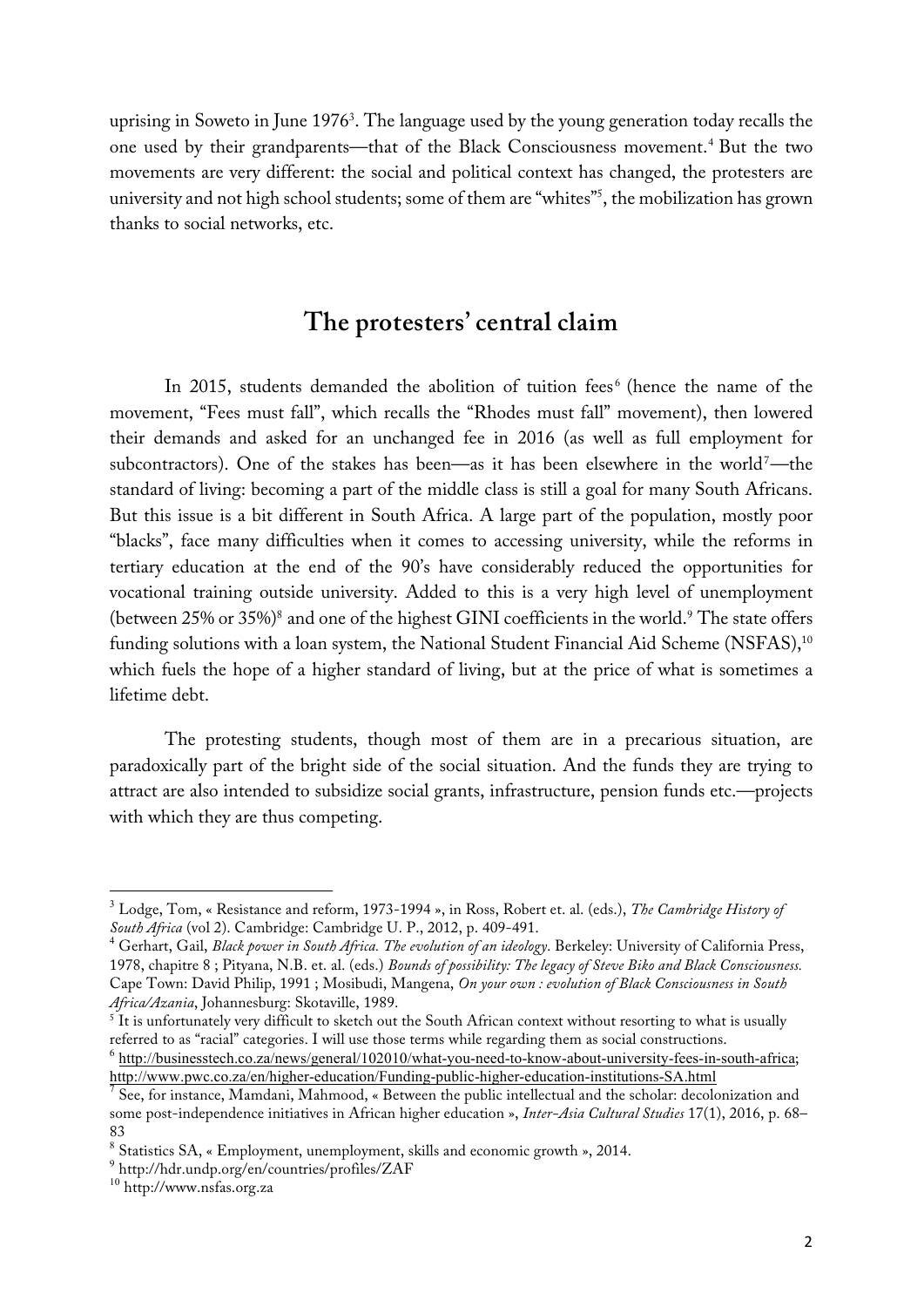In 2015, the students' claims were met as the tuition fees weren't raised, but this had foreseeable consequences. On the one hand, since the state provides only limited assistance to universities, the most economically fragile universities—those with the greatest number of poor students—were the ones who were, tragically, the most affected. On the other hand, a precedent was set, raising the question of what would happen in 2016. In September 2016, the Minister of Higher Education announced the new funding measures for 2017. The announcement was followed by strong negative reactions, which led to the temporary closure of most universities, and resulted in an increase of "racial" violence and polarization—a situation in contrast to what it was in 2015. 11

However important the economic motives of these disputes may be, it would be wrong to disregard the broader "social struggle for recognition" that they echo—a struggle that is often evoked in order to amplify and broaden the demands of students. A slogan demanding "free and decolonized education" was broadly used in 2016.

## **The ideological background**

These movements are only one aspect of a wider social struggle that aims at redefining the African university, a struggle that arose in a context of ideological dissent. Let's summarize the situation by introducing the two major paradigms.<sup>12</sup>

First, there is what we can call the Mandela paradigm.<sup>13</sup> In this paradigm, building on the conviction that the deadlock between the forces of the Apartheid State and the liberation forces was overcome by negotiations, the South African Constitution of 1996 is viewed as the expression of a moral victory. The institutions inherited from the old state are recognized, but so is the necessity to modify and supplement them with new institutions. The proponents of this paradigm are committed to the values of reconciliation and plurality, even though the logic of restorative justice involves an economic recovery policy ("Black economic empowerment") and a selective hiring policy ("affirmative action")—both of which follow the principle of "racial" differentiation.

On the other hand, we have the Biko<sup>14</sup> paradigm. Advocates of this perspective criticize the agreements the ANC and the former apartheid authorities negotiated in the early 1990's, viewing them as a continuation of the colonial violence, in the sense that they implicitly and

<sup>&</sup>lt;sup>11</sup> For a critical study of these measures, see. https://theconversation.com/free-education-is-possible-if-south-

africa-moves-beyond-smoke-and-mirrors-65805<br><sup>12</sup> I have already used this distinction in « Four questions on curriculum development in contemporary South<br>Africa » (*South African Journal of Philosophy*, 35/4, 2016, pp. 44

<sup>&</sup>lt;sup>13</sup> For a more in-depth analysis of Mandela's thought, see Barnard, Rita (ed.), *The Cambridge companion to Nelson*<br>*Mandela*, New York: Cambridge U. P., 2014.

<sup>&</sup>lt;sup>14</sup> Steve Biko (1946-1977), student leader, anti-apartheid activist and theorist of *Black Consciousness*. See Mangcu, Xolela, *Biko : a life.* London: Tauris, 2014.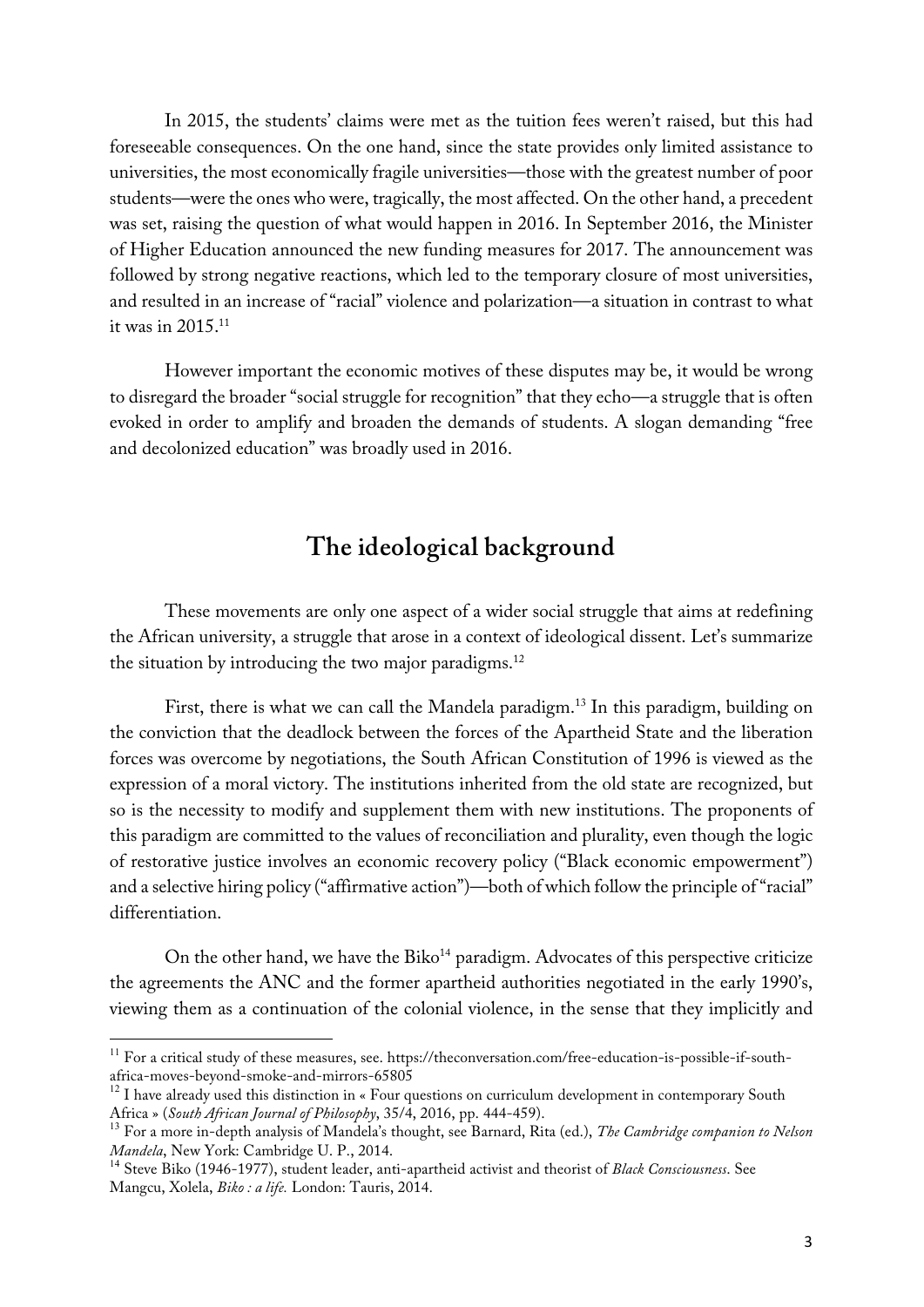illegitimately recognize the right of "whites" to take part in the construction of a country that was never theirs. In that view, the Constitution—the great object of pride in the Mandela paradigm—is, at best, only a temporary stage in the ongoing struggle for the liberation of the black Africans of Azania.15 The institutions inherited from the old state, as well as the new Constitution, are both suspected of being a means of perpetuating inequalities between "racial" groups, and of maintaining white privilege, while signs of political influence or economic success among the "blacks" are interpreted as a smokescreen for the racist system. Notions such as "post-apartheid" or "non-racialism" are viewed as illegitimate ideological constructions. This paradigm, which has its roots in the Pan-Africanist and the Black Consciousness movements, has lost its importance during the Mandela years, and possibly during Mbeki's presidency, but it is regaining visibility and public influence nowadays.

Keeping in mind that those two paradigms are only trends, we can nevertheless highlight the importance of their differences by comparing two written reports on the state of Human and Social Sciences in South Africa in 2011. The first report, published by the Academy of Science of South Africa,<sup>16</sup> and based on the consensus principle, tends to support educational and research institutions in their current form—a form inherited from the Western model—, while identifying major problems and recommending reform measures as well as strengthened efforts in order to come to the rescue of these sciences. The second report, commissioned by the Minister of Higher Education leans more on the Biko side, and proposes alternative institutions and research programs that are Africanist or at least explicitly centered on Africa.17

These debates cannot be reduced to these two positions—being in favor or against one of those two paradigms—, as we will see if we turn to academic philosophy, a field in which tensions have considerably increased in the last two or three years. In addition to the subjects discussed in any other university throughout the world, for example funding problems, universities becoming businesses or corporations<sup>18</sup>, questions related to the "decolonization of the mind" are always implicitly or explicitly present in the debates (including student demonstrations) taking place in South African Universities.

<sup>&</sup>lt;sup>15</sup> Azania is another name for South Africa. Thus, the legitimacy of "Coloureds" and "Asians" (according to South African categorizations) is also questioned.

<sup>&</sup>lt;sup>16</sup> Academy of science of South Africa, Consensus Study on the state of the Humanities in South Africa: Status, *prospects and strategies*. Pretoria: Academy of Science of South Africa, 2011. (http://www.assaf.org.za/wpcontent/uploads/2011/08/25-July-Final.pdf, accessed May 14<sup>th</sup> 2012).<br><sup>17</sup> Higher Education and Training, *Report commissioned by the Minister of Higher Education* & Training for the

*Charter for Humanities and Social Science*, 2011.

<sup>(</sup>http://www.dhet.gov.za/LinkClick.aspx?fileticket=Km17eOYeJgM%3D&tabid=92&mid=495, accessed 5 June 2012). See also Wolff, Ernst, « Reform and crises. Notes and questions on the condition of the Human and Social Sciences in South Africa and beyond », *Theoria* 60 (135), 2013, p. 62-82.

<sup>&</sup>lt;sup>18</sup> Chetty, Nithaya & Merrett, Christopher, *The struggle for the soul of a South African University*, 2014.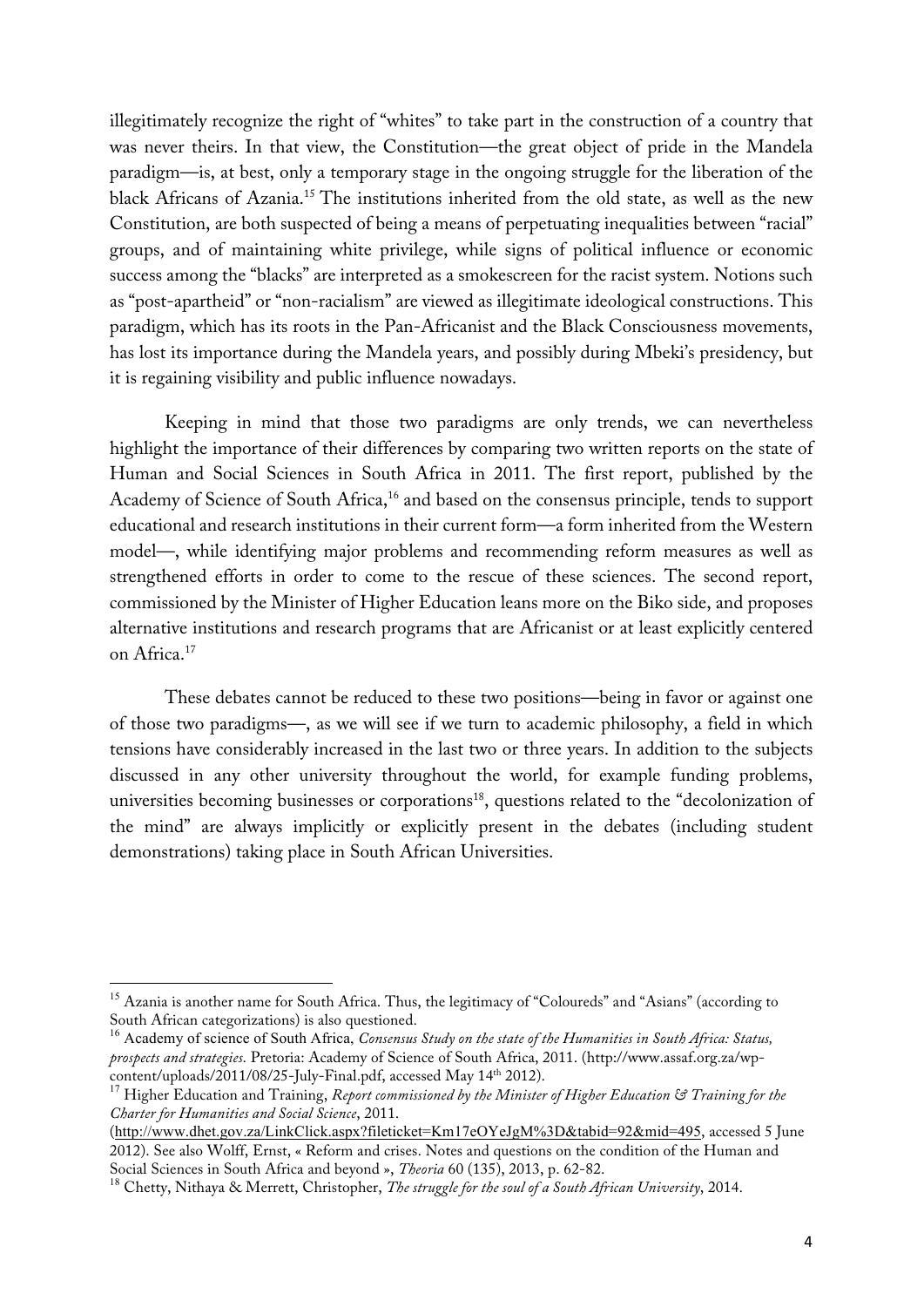# **The field of academic philosophy: a unique perspective on the ongoing debates**

For several reasons, philosophy has become a strategic battlefield. Looking at the issues at stake in this university discipline will allow us to shed new light on the discussion. During the colonial era, the fact that Africans didn't (supposedly) have a philosophy of their own was used as an argument to support the idea of their inferiority (assuming that philosophy is one of the highest activities of human reason). As a response, the emergence of a written and academic African philosophy demonstrates both the excellence and the originality of African thought: a philosophy that is different from its Western counterpart, but not less legitimate a philosophy. Nowadays, it is recognized worldwide: there is an African philosophy as there is African music—but in a sense in which there are no African physics or African accounting. African philosophy also seeks to put specifically African concerns at the center of its reflections. That is why its place in the university curriculum raises sensitive issues revolving around the recognition of the humanity of Africans, and the worth of their cultural legacies. In other words, the exclusion of students from the curriculum owing to cultural reasons, echoes the exclusion of many students from higher education due to economic reasons.

For a reader unfamiliar with the discussions on African philosophy, we'll recall the range of strategies used in the last seven decades or so to advocate the existence of an African philosophy and the legitimacy of its place within academia.19 The idea that there is an implicit philosophy in the cultural expressions of the people of Africa is still widespread. This perspective, initially promoted mainly by religious thinkers such as Tempels, Kagame, or Mbiti, echoes the movement of Negritude, especially in its Senghorian version. But these "ethnophilosophical" approaches have since been sharply criticized by philosophers such as Eboussi-Boulaga, Hountondji, Okere and Towa, who support the idea that philosophy is a specific subject, not to be confused with the surrounding culture.

Between those two poles, some thinkers such as Wiredu, Gyekye, Okonda and Oruka, have opened a middle way by recognizing the singularity of African philosophy as an academic discipline (as opposed to the surrounding culture) while investigating its roots in African traditions and tongues. Other researchers, such as Anta Diop or Obenga try to obtain the recognition of the greatness of the African spirit by showing that the culture of Ancient Egypt is rooted in African culture. The influence of political thinkers of the era of decolonization (and after) such as Fanon, Nyerere, Cabral, Kaunda and Nkrumah extended well beyond the limits of academia. More recently, Appiah, Mudimbe, Mamdani and Mbembe have developed more interdisciplinary approaches, related to the field of postcolonial studies and even to postmodernism. It is also necessary to mention the many other influences that contributed to

 <sup>19</sup> <sup>19</sup> Cf. Mudimbe, V.Y. *The invention of Africa. Gnosis, philosophy and the order or knowledge*. Bloomington & Indianapolis: Indianapolis University Press, 1988, Hallen, Barry, *A short history of African philosophy*, Bloomington: Indiana University Press, 2009 et Kodjo-Grandvaux, Séverine, *Philosophies africaines*, Présence africaine, 2013.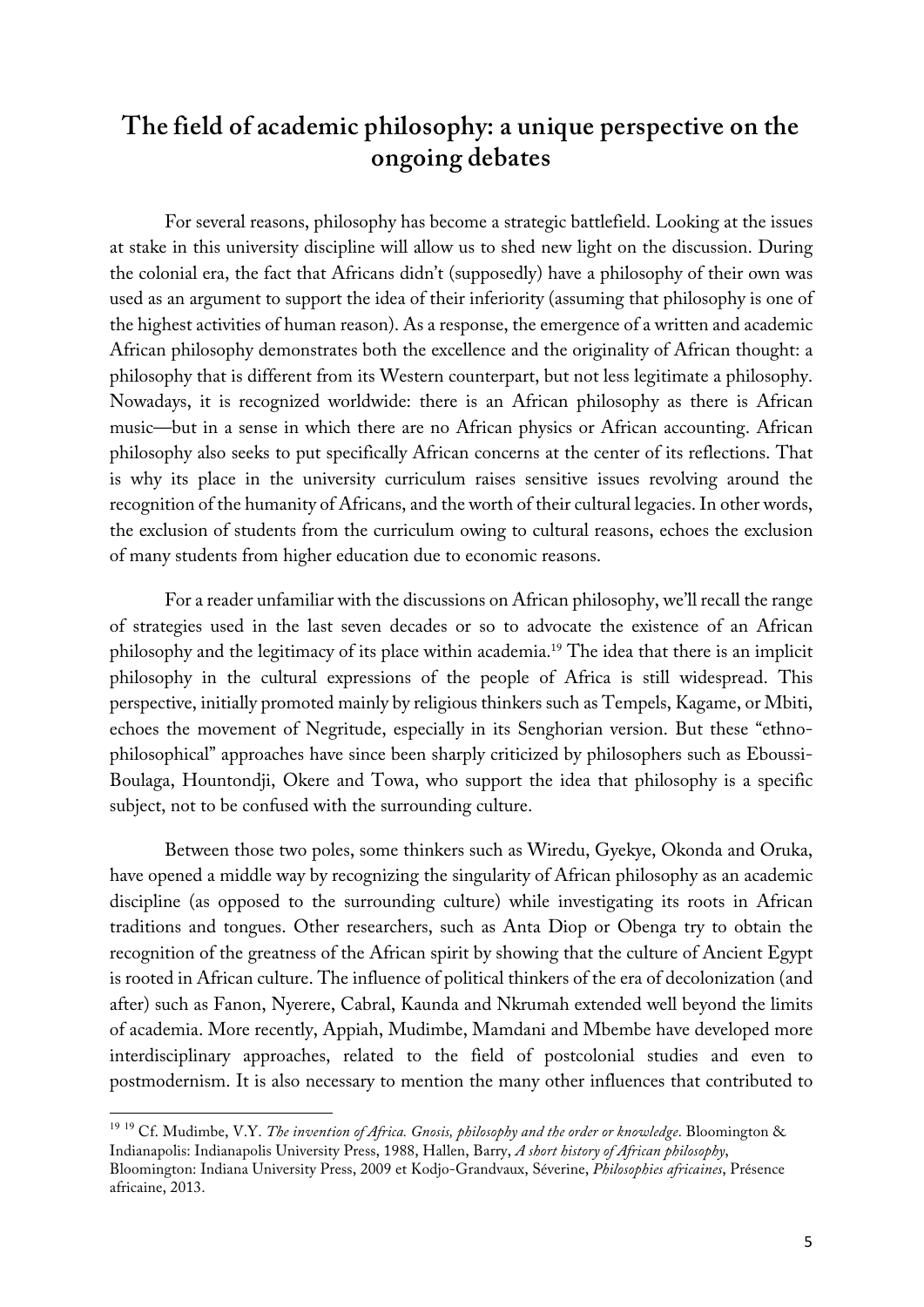shape a wide range of theories: African American or Afro-Caribbean writers such as Blyden, Du Bois, James, Gordon, or religious thinkers, especially of Islam or of Christianity.

Despite some rather remarkable differences between these approaches, there is widespread agreement that there is an African philosophy. Its existence can no longer be denied, as shows the voluminous literature defending and putting this philosophy into practice.<sup>20</sup> Why, then, is there an ongoing predominance of Western philosophy even in Africa, where it seems to add a further injustice to the existing social inequalities? Isn't it time to give African philosophy its due place—beyond what is already being done—in African education? <sup>21</sup> Shouldn't we simply accept that African philosophy has the right to exist in universities on the continent where it was born, as the Africans do—and that it is Western philosophy that should justify its presence in a foreign land?<sup>22</sup> Let us then examine this thorny subject.

If we accept the default priority of African philosophy, which includes the structuring function Western philosophies used to have in African universities, what are the issues as far as the decolonization of philosophy is concerned?

# **What role should the Western legacy play?**

Let's inverse the traditional relation of legitimacy and ask how Western philosophy can justify and recommend its place in South African universities. A way of answering this question would be to signal the fact that many supporters of African philosophy have been influenced by and usually have a (partially) constructive relationship with different versions of Western philosophy. As long as Western philosophies are being taught in African universities, and constitute a field of research, they are part of the academic landscape and of the training of African philosophers.

Moreover, it is impossible to criticize the devastating effects that Western thought has had on Africa—critique rightly practiced by postcolonial studies—without having a good knowledge of the history of Western philosophy.

As for the areas of philosophy that have yet to be fully developed by African thinkers philosophy of science or philosophy of technology, for instance—, we can imagine that borrowing theories from Western texts could be a constructive process, and this all the more

 <sup>20</sup> See A. J. Smet, « African Philosophical Bibliography» http://www.isp.ucl.ac.be/recherche/philafr/A.html

<sup>21</sup> Okeja, Uchenna. « Space contestations and the teaching of African Philosophy in African Universities», *South African Journal of Philosophy* 31(4), 2012, p. 664–675.<br><sup>22</sup> I explored that point of view in Wolff (2016) and draw henceforth from that publication.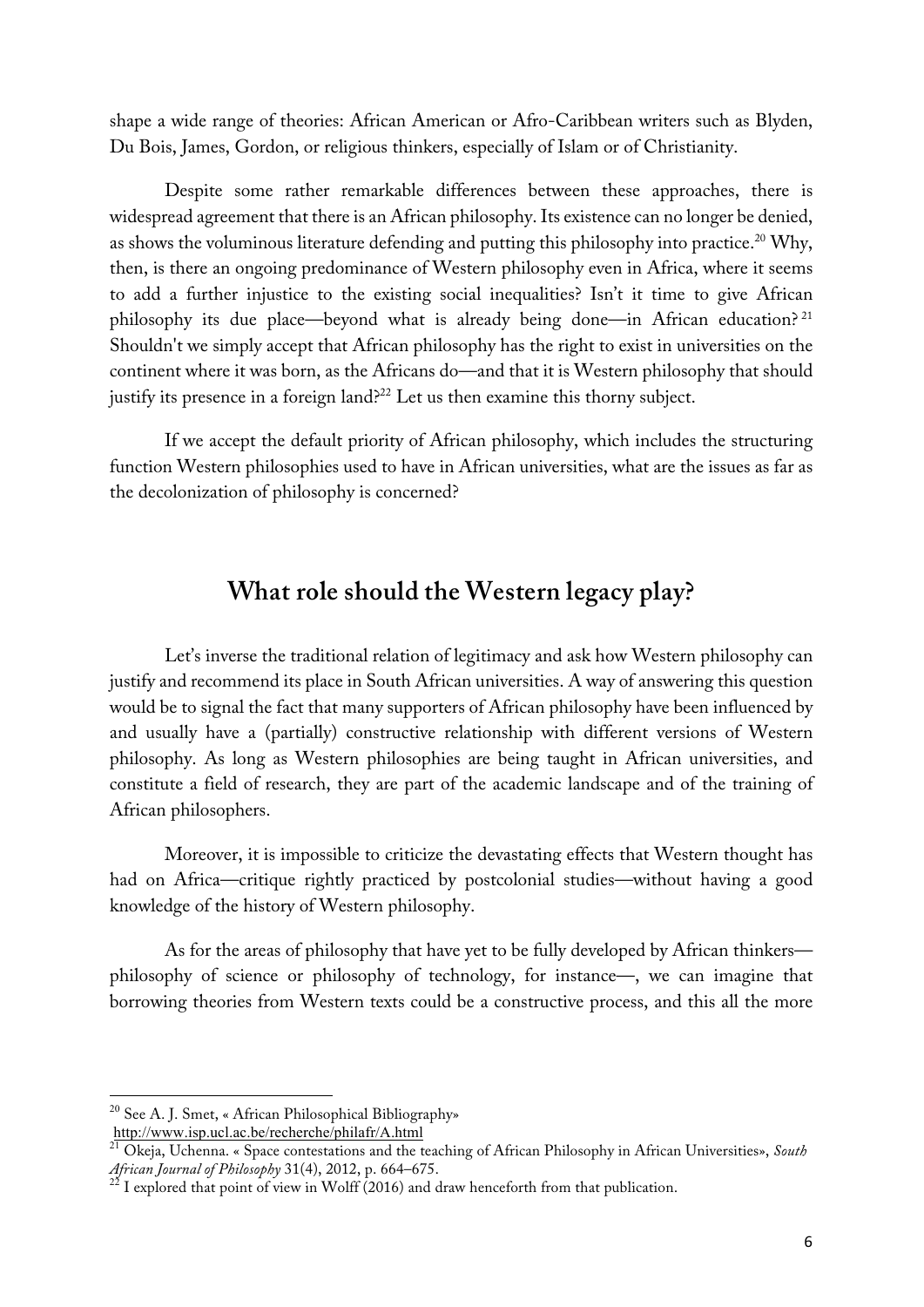since the African world is partly structured by scientific, economic and political developments inherited predominantly from the Western world.

Finally, it should not be forgotten that Westerners share many concerns with Africans, on topics such as the environmental crisis, the problems related to responsibility in politics, the suffering imposed on the poor by capitalism, the fate of defenceless minorities, etc. The existence of certain overlaps, despite obvious differences, cannot be denied.

What conclusion should we draw after examining these arguments? On the one hand, these arguments are strong enough to hesitate about all calls to simply eliminate Western philosophy from African universities. On the other hand, they are weak enough to highlight the fact that the rise of African philosophy successfully challenges the presumed unshakable place of Western philosophy. We must then recognize that these arguments are not strong enough to prevent us from giving a dominant position to African philosophy in our reflections on education programs.

### **Decolonization: how to deal with ambiguity**

The above considerations have provided us with an insight into the relative autonomy of African philosophy, but they haven't exposed what may be called the ambiguity of most of the theories aiming at "decolonizing the mind".23 This ambiguity can be seen in the use of language: most authors build strong arguments against the imposition of colonial languages while writing in English or in French. The mobilization for "decolonizing the university" holds the same kind of ambiguity, as there is no talking of abolishing the university—a colonial legacy—, but only of transforming its nature. And here too, the very structure of the arguments in favor of the decolonization of the university is ambiguous, since university courses, scientific articles, PhD programs and symposiums were all born in the Western world and bear the marks of their origin. In that way, what is seldom explicitly said is nevertheless *de facto* admitted: the colonial heritage can be turned against itself and is, in that sense, an ambiguous legacy. The question is then: is Western philosophy ambiguous enough to be used to criticize its own past which would justify Africans to keep practicing it?

In order to see how important that question is we should mention the fact that Western philosophy has been serving discriminatory institutions and/or prejudices for a long time, and that it still does. It would be pointless to pretend that this aspect of Western philosophy is a mere accident due to the writings of the less skilled thinkers, since the racism in the work of philosophers such as Hume, Voltaire, Kant, Hegel and other great figures of the Enlightenment

 <sup>23</sup> Cf. Ngũg<sup>ĩ</sup> wa Thiong'o, *Decolonising the mind. The politics of language in African literature*. London & Nairobi: James Currey & Heinemann, 1986 and Wiredu, Kwasi « Toward decolonizing African philosophy and religion », *African Studies Quarterly* 1(4), 1998, p. 17-46.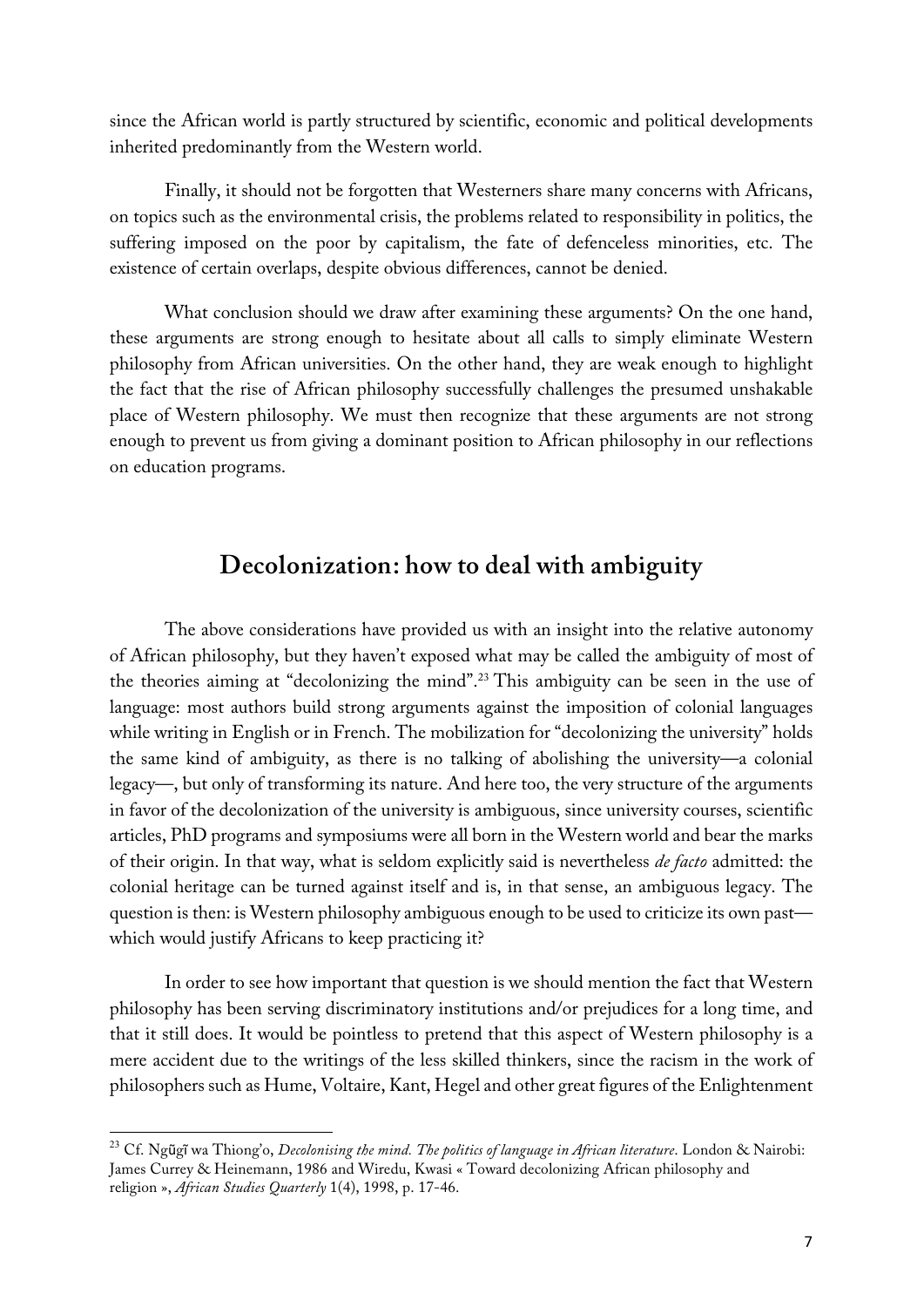is now well known.24 And it is not as though the European philosophical establishment as a whole had condemned colonization …25 Therefore we can understand that some go so far as to wonder whether Western philosophy contains blind spots that make it an instrument of violence—even without the knowledge of its practitioners.

What the new generation of critics of society and even of philosophers often seems to ignore is that before 1994, some South African academics—such as Versfeld (a neo-Thomist), Turner (a neo-Marxist existentialist) or Snyman (a specialist of the Frankfurt School)—made use of their training and of their research in Western philosophy in order to explicitly criticize the injustices of apartheid.26 The ambiguity of such authors cannot be denied, but an adamant critic could always reproach them for having been advantaged bythe system of apartheid as "whites". It is therefore necessary to investigate very explicitly how "black" authors—whose point of view is not suspect of being biased in the present debate— have interpreted Western philosophy.

Therefore, it is not trivial to note that authors such as Lembede (from the point of view of Africanism and of philosophy of religion), Biko (through Black Consciousness), Manganyi (through psychology) or More (through "black existentialism") have furtively or systematically acknowledged the value of Western philosophy, either as an element of their training in Human and Social Sciences, or as a source of insightful concepts, or for its socio-critical contributions.

# **Understanding "relevance"**

Every philosophy lecturer must sooner or later face the important question of the relevance of his or her subject. In general, the validity of philosophy can be testified by its practical applications. In South Africa a new criterion is added to test the merits of philosophy: that of the level of "transformation" (a rather vague term widely used to refer to the progressive elimination of institutionalized injustices dating from the Apartheid era) or "Africanization" reflected in a theory. A Western visitor would be struck by the way the Western social sciences can sometimes be deprecated in general, and in an uncompromising way. The search for an indepth decolonization can explain this phenomenon. But if the intellectual climate makes it relatively easy to express this rejection of Western social sciences, it is much harder to describe what "relevance" means. There are two types of arguments.

 <sup>24</sup> See Eze, Emmanuel C., *Race and the Enlightenment: <sup>a</sup> Reader*, Cambridge : Blackwell, 1997.

<sup>25</sup> Marcel Merle, « L'anticolonialisme », in Marc Ferro (ed.) *Le livre noir du colonialisme. XVIe – XXIe siècle : de*

<sup>&</sup>lt;sup>26</sup> See Marthinus Versfeld, Oor gode en afgode. Pretoria : Protea, [1948]2010, Richard Turner, « The relevance of contemporary radical thought », in: Randall, P. (ed.). *Directions of change in South African politics*. Johannesburg : SPRO-CAS, 1971, p. 73-85 and Johan Snyman, *Theodor W. Adorno: Kritiek en utopie*. PhD dissertation in philosophy, RAU [now UJ] : Johannesburg, 1985.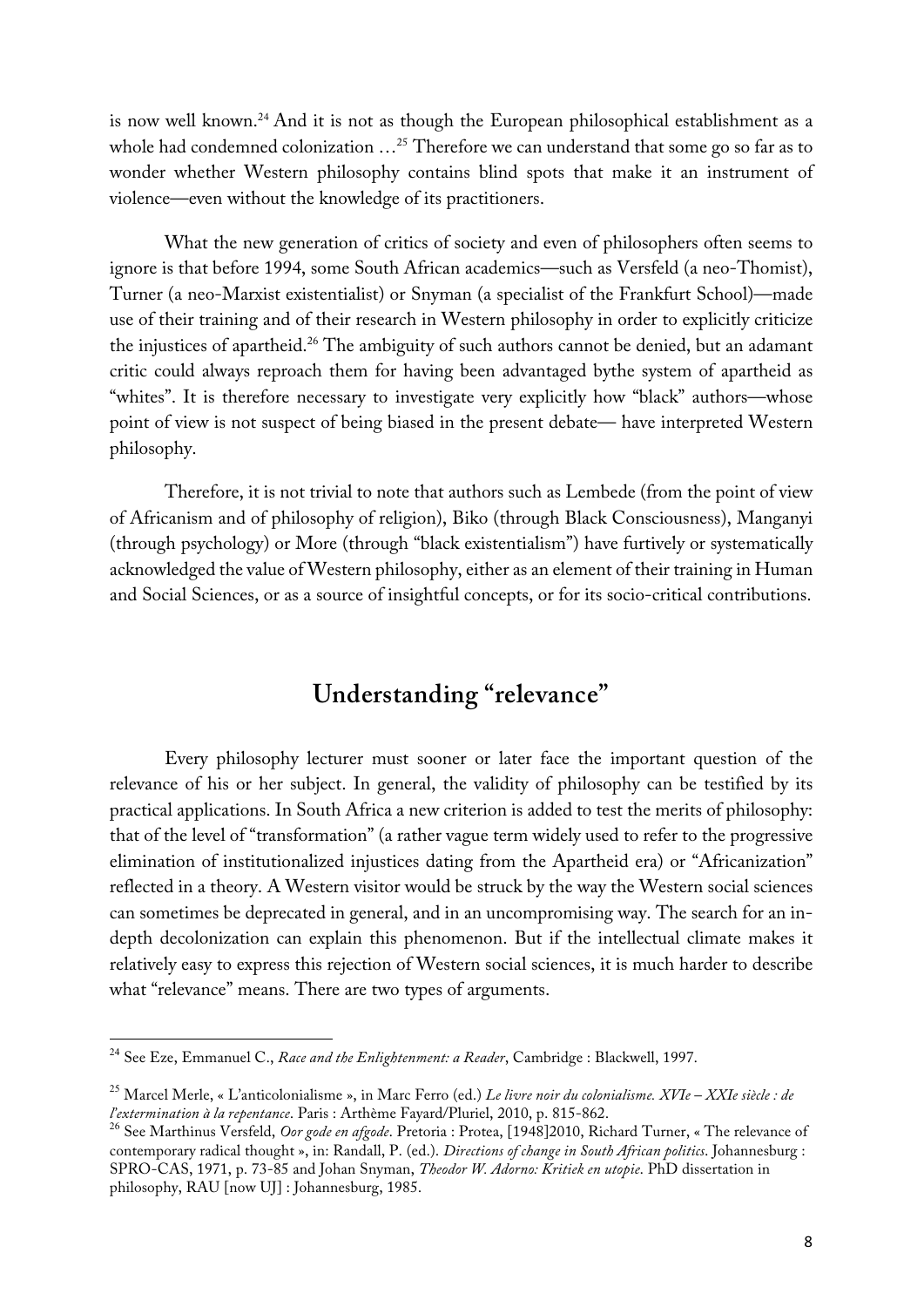On the one hand one may deny all relevance to the Western heritage as a whole (and it is often implied that the African cultural heritage is as a whole relevant). One of the dangers of this theoretical position is that it can lead to a cultural dichotomy extremely similar to the division once promoted by the apartheid ideologues. In my experience, many South African critics of society are still unaware of these harmful similarities. Others—such as the promoters of the Black Consciousness, to whom I turn in the next section—take this view from a perspective that Spivak called "strategic essentialism".

On the other hand, any alternative to this first option involves recognizing that every cultural heritage is ambiguous. No tradition can be passed on to students on the assumption that the tradition itself guarantees the relevance of its legacy. Under this perspective, there is no reason to embrace or to reject a tradition, whether African or Western, in the name of its *a priori* relevance (or lack thereof). We must then decipher, interpret and criticize our ambiguous traditions in order to identify and select the elements that can shed light on our existence, our worries, and our joys. This quest is open-ended. But the current confrontational atmosphere tends to narrow down open debate.

## **Who may legitimately speak?**

There is another thorn in the flesh of the university—a radical and difficult question: who may legitimately take part in these debates? In order to clarify this point, it is necessary to take another look at the two ideological paradigms mentioned above.

The Mandela paradigm is based on the belief that South Africa belongs to all its citizens equally (according to the Freedom Charter adopted by the ANC in 1955 and confirmed in the 1996 Constitution) whereas the Biko paradigm tends to divide the population into two groups: those who are fully legitimate members of the South African society, and those who can only be tolerated under conditions set by the former. The increasing importance of this last point of view in the public space may surprise a foreign observer, who may fear some kind of essentialism, nativism or even racism very similar to the ideas advocated by the far-right in Europe. And it is true that these temptations are never far away. But this doesn't take away the central fact that the problem of racism still remains everywhere in the world, and that in South Africa as elsewhere, institutions, the economy and the surrounding culture are still too often biased against people of African descent. And in that sense, this point of view is very different from the one of the European far-right. In this perspective, the agreement negotiated in South Africa in the 1990's is viewed as the result of historically rooted violence, which gives the descendants of Europeans an illegitimate place—a place they have usurped over centuries of abuse. For this reason, some citizens see the persistence of "white" professors, already privileged in a Eurocentrist education system, and whose cultural preferences influence the study programs, as offensive. And if the entire history that has produced a group of still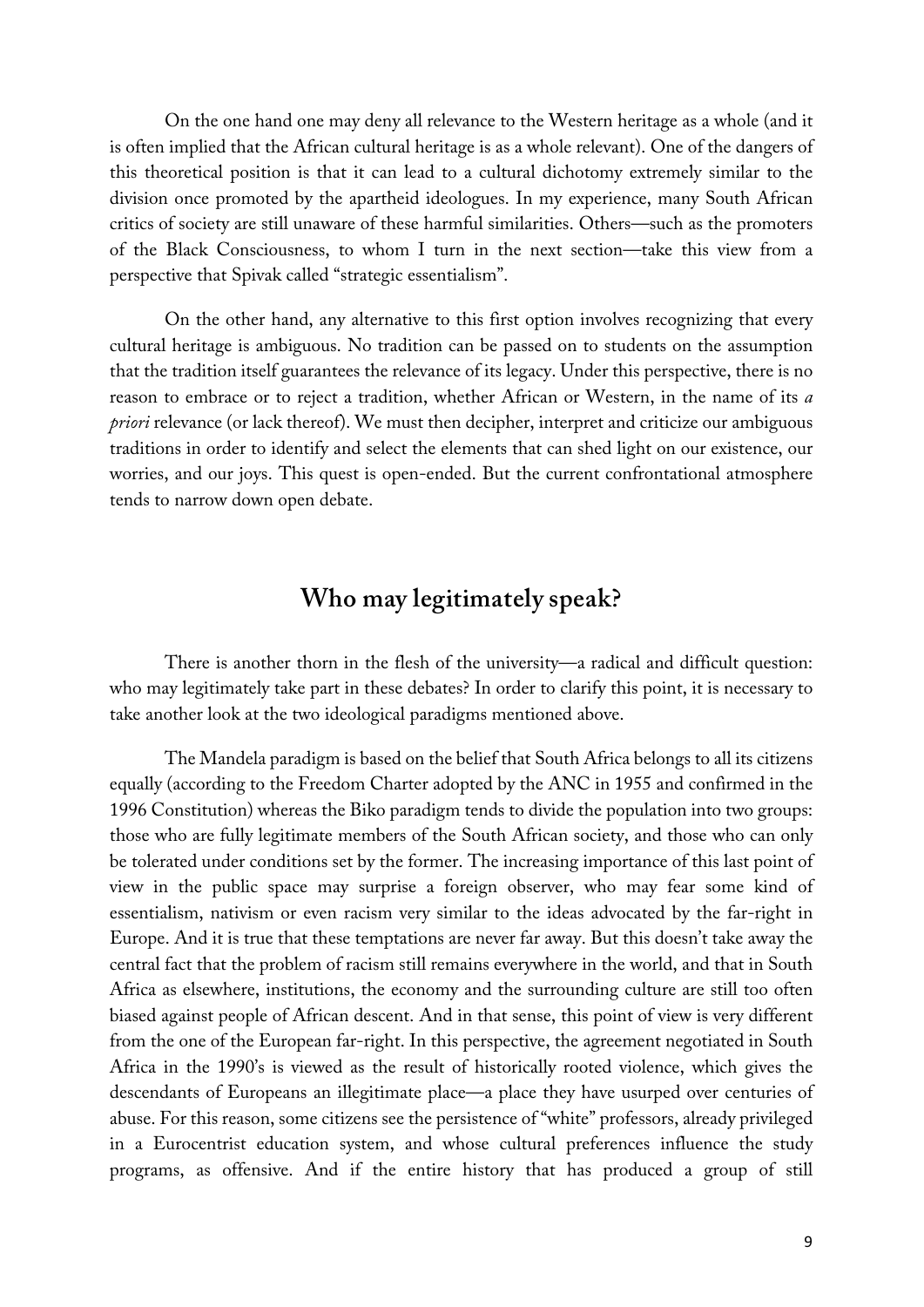predominantly "white" university professors is illegitimate, then the participation of these professors in the debates, as well as their teaching, can be declared null and void.

This explains a surprising feature of the South African philosophical and intellectual landscape: the fact that the opinion of many people hired by the state for their competence is very frequently discarded or mistrusted. While this social fact is easy to observe, it is more difficult to foresee which position between the two presented here will prevail in the future.

# **Conclusion**

It is difficult to draw conclusions on an ongoing process and to take a stand in unfinished debates. Nevertheless, a few points could be made.

Firstly, for the time being the struggles to conquer universities take place in a democratic context that regulates them, and which they feed in turn. At the same time, experimenting with what a democracy can facilitate and tolerate means taking the risk of being at odds with the spirit of democracy.

Secondly, the protests (even when they involve vandalism) $^{27}$  and the questioning of study programs and lecturers have always confirmed the existence of the university as institution in South Africa. However, a wave of reforms is to be expected, and no one knows its outcome yet.

Thirdly, the fact that this institution—a colonial heritage—is maintained will have to involve a grieving process: people will have to recognize that history cannot be reversed, and that the ambition of a complete decolonization cannot fully be met. The future, however, is still to be written. The creativity and diversity of human beings (even within a single "ethnic"28 group), however difficult and risky the use thereof may be, remain a possible avenue to continued liberation. If the student movements run the risk of becoming conservative, they mostly have the potential to stimulate reflection on the thorny issues addressed in this article and for which university philosophy has served as a case study.

Fourthly, innovation always takes place in a national and international framework, and this involves considerable constraints. If students don't open their eyes to the fact that with their (fully valid) struggle, they are competing for limited resources with other sectors of society, they will have to face serious problems of inequality and injustice once they have entered their professional life as elites—problems that they will have aggravated without knowing it. In South

 $^{27}$  https://africacheck.org/how-to-fact-check/factsheets-and-guides/factsheet-how-much-did-damage-due-to-student-protests-cost-sa-universities/

<sup>&</sup>lt;sup>28</sup> Cf. Taiwò, Olúfémi, *How colonialism pre-empted modernity in Africa*. Bloomington: Indiana U.P., 2010.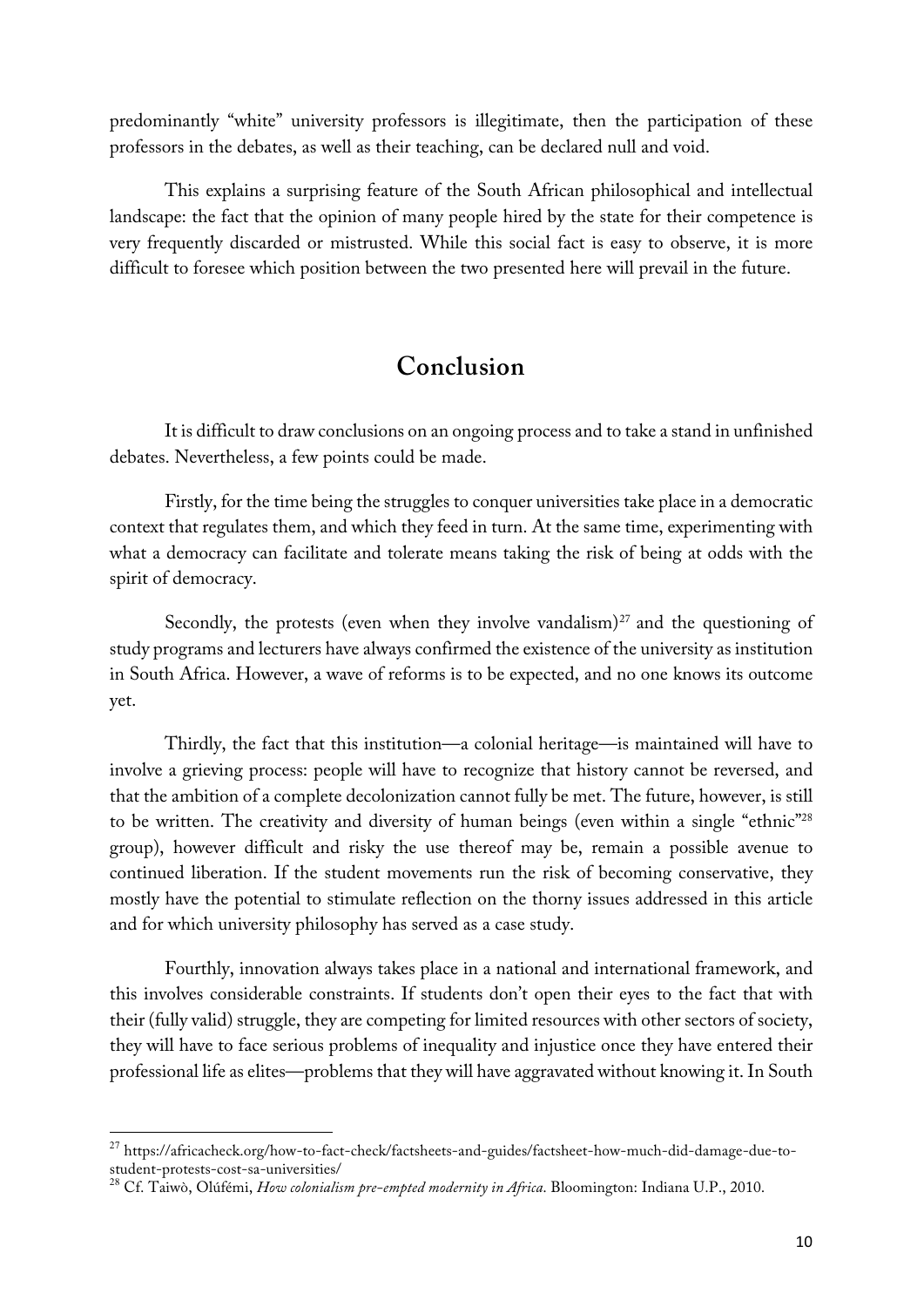Africa as elsewhere, low economic growth must force us to reconsider the distribution of national wealth.

Fifthly, it would be blind not to recognize the historical significance of the students' claims as far as global inequalities are concerned. We may—rightly—want to remove any reference to the color of skin, or to the continent of origin of certain people, it must nevertheless be acknowledged that the international systems which distribute symbolic, economic and political privileges are still too often discriminatory.29

#### **For further reading:**

- Appiah, Kwame, *In my father's house. African philosophy of culture*, Oxford University Press, 1992.
- Blyden, Edward Wilmot, *Christianity, Islam and the Negro Race*, W. B. Whittingham & Co., 1887.
- Cabral, Amílcar, *Selected Texts*, Stage 1, 1969.
- Césaire, Aimé, *Discourse on colonialism*, Monthly Review Press, 2000.
- Diop, Cheikh Anta, *Nations nègres et culture : de l'Antiquité nègre égyptienne aux problèmes culturels de l'Afrique noire d'aujourd'hui*, Présence Africaine, 1954.
- Du Bois, W.E.B. *The Souls of Black Folk*, McClurg et co, 1903.
- Eboussi-Boulaga, Fabien, *Muntu in Crisis: African Authenticity and Philosophy* NJ Africa World Press, 2014
- Fanon, Frantz, *The Wretched of the Earth*, Grove Press, 1968
- Gordon, Lewis, *Her Majesty's Other: Sketches of Racism From a Neo-colonial Age*, Rowan & Littlefield, 1997.
- Gyekye, Kwame, *An Essay on African Philosophical Thought. The Akan Conceptual Scheme*, Tempel University Press [1987]1995
- Hountondji, Paulin, *African Philosophy: Myth and Reality*, Indiana University Press, 1983
- James, C.L.R. *The Black Jacobins: Toussaint L'Ouverture and the San Domingo Revolution*, Secker & Warburg,1938.
- Kagame, Alexis, *La philosophie bantu-rwandaise de l'être*, Académie Royale des Sciences Coloniales, 1956.
- Kaunda, Kenneth, *Kaunda on violence*, William Collins, 1980.
- Mamdani, Mahmood, *Citizen and subject: contemporary Africa and the legacy of late colonialism.* Princeton University Press, 1996.

<sup>&</sup>lt;sup>29</sup> The author wishes to thank Luce Thoumin, Ariel Suhamy et Juliette Roussin for the improvements made to the original text and Catherine Guesde for the translation.